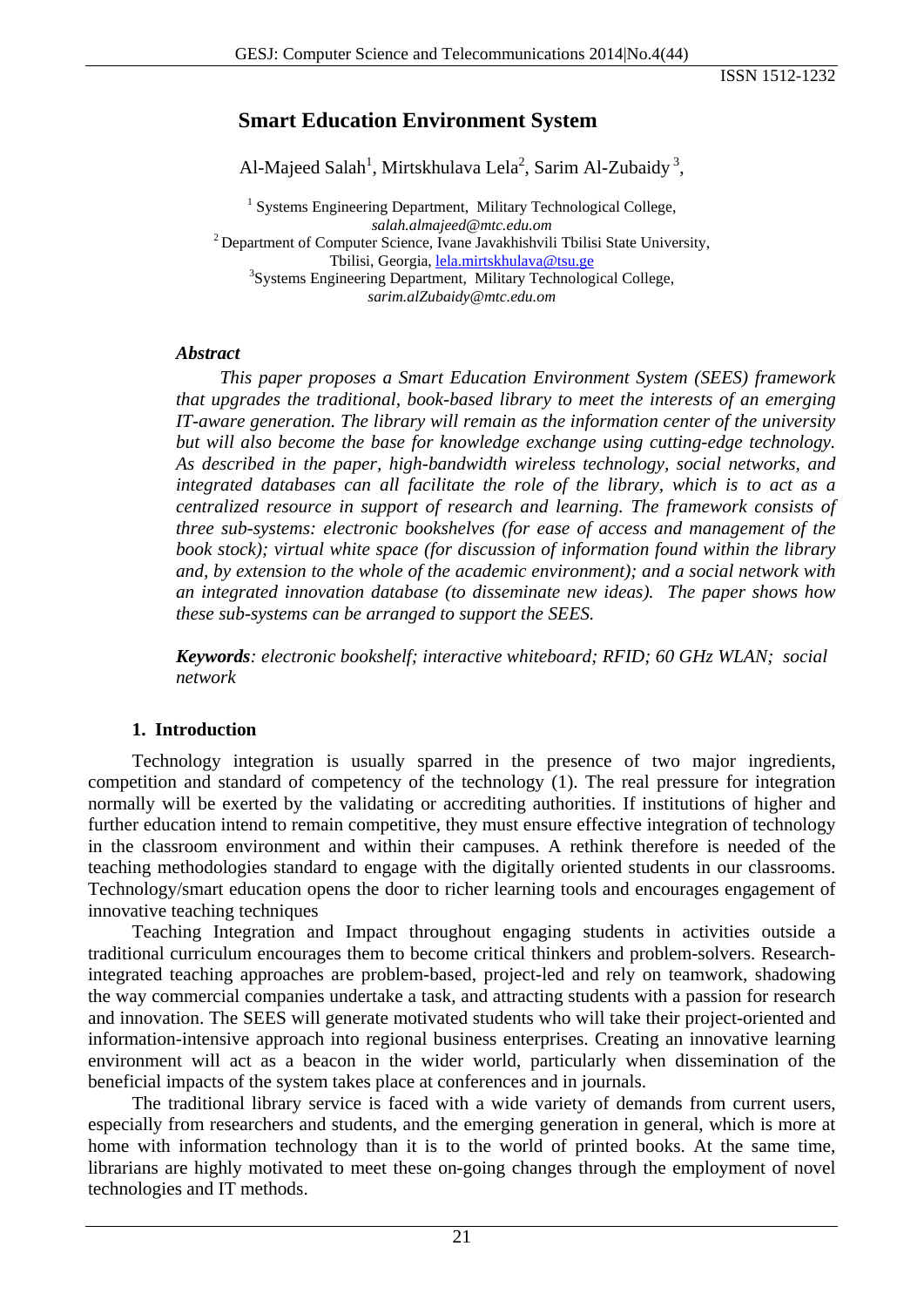This paper proposes a framework for an Smart Education Environment System (SEES), which will provide a library with an integrated database incorporating three core sub-systems: 'Electronic Bookshelves', for automating access to the bookshelves; 'Virtual White Space', for the discussion of information found in the library; and 'Innovation and Social Network Database (ISNB)', for disseminating and storing new ideas and concepts, each of which is described in Section II. The benefits of the SEES arise from utilising: the knowledge that exists within a library, the usage patterns (e.g. from exploiting patterns that emerge from library users accessing the books); and the application of advanced wireless technology within the library. Some of the proposed functionality could be achieved by existing wireless LAN systems such as IEEE 802.11n. However, by employing the emerging IEEE 802.11ad standard for indoor 60 GHz wireless [1] [2], ILS hopes to future-proof its development by enabling the low-latency transfer of high-bandwidth multimedia, such as from digital document archives, and high-definition (HD) video. It also intends to exploit such technologies because in themselves they can act as engines for innovation and growth.

The Smart Education Environment System (SEES) research-integrated teaching project focuses upon the development and application of information technologies - a key scientific and technological development priority of these days. Students will benefit directly from using SEES and participating in its research and development. SEES will provide the university environment with smart education services through three core sub-systems.

## **2. SEES Sub-Systems**

The ILS framework, as mentioned in Section I, incorporates three core sub-systems, as illustrated in Fig. 1. The following Sections delineate the main features of the sub-systems.

## **2.1 Electronic Bookshelves**

Will integrate students' familiarity with mobile devices with the latest technology to develop a much-improved educational environment (e.g. virtual browsing of books on the library website). This is a novel idea based at the edge of wireless technology, which uses a 60 GHz wireless network and RFID (Radio Frequency IDentification).

It is first sub-system, which is called 'Electronic Bookshelves', a challenging task to go through the library shelves looking for a book, which might just contain the knowledge for which we are looking for, even if we have the options of previewing the books on the library's website. In addition, the heavy daily tasks of managing the borrowing and return of books, as well as subsequently shelving those books, demands a considerable effort from library staff, an effort that could be directed to better use. As far as the authors are aware, Electronic Bookshelves is a novel idea based upon cutting-edge wireless technology, namely the combination of a high-speed 60 GHz wireless network [2] with RFID [3]. In this way, support is given to a wide range of new library applications. When combined with search algorithms employing semantic and matching techniques, this sub-system will make possible: virtual browsing of the bookshelves; access to book content; and give additional information about books related to the topic in which the user (e.g. student or researcher) is interested. Thus, ambient wireless applications will power the Electronic Bookshelves and register common interests with other users of the library, enabling group working and project collaboration.

In constructing "knowledge sources" from "data", the challenge is to turn data collections into usable knowledge. Meeting this challenge results in an 'Electronic Bookshelves' knowledge base. This knowledge base will not be static but evolve over time in a continuous learning cycle. Furthermore, there is a need to provide methods and technologies to tap into these knowledge sources to navigate, search or access them in various ways. It should also be possible to update the knowledge accordingly instead of simply accessing it.

For the librarians this system will, of course, give a better overview of the current state of the library and provide easier management.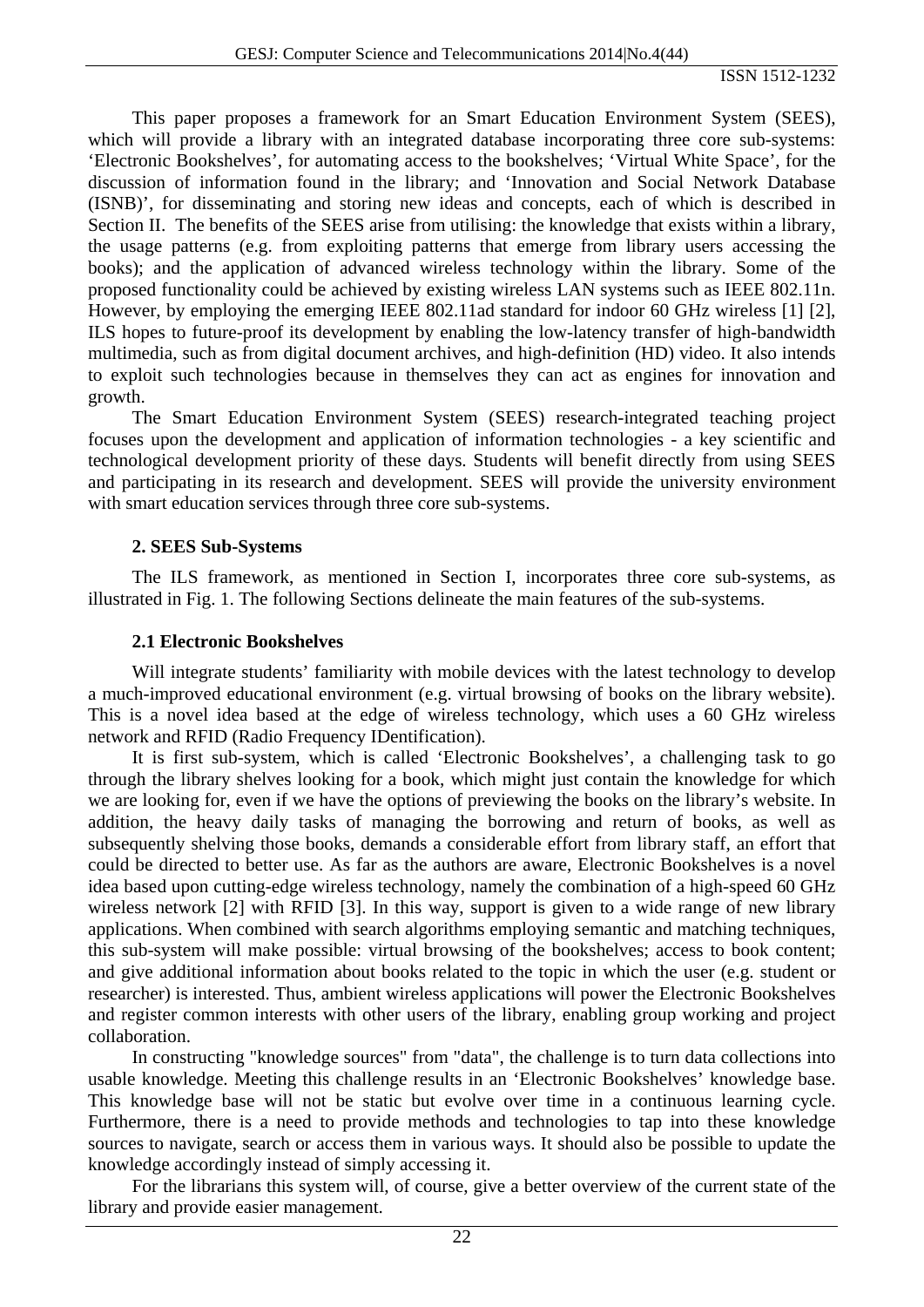ISSN 1512-1232

### **2.2 Virtual White Space**

The White Space is the second sub-system as identified in Fig. 1will be a virtual space where user(s) can use Interactive Whiteboards (IWBs) to create and save novel ideas. IWBs are becoming increasingly important, particularly when they provide the ability for participants to be represented as avatars interacting in a 3D virtual space [4]. They provide a powerful solution for discussion meetings and educational applications, but can also be highly useful for developing ideas. IWBs have been used recently as educational tools to deliver a wide range of computer applications to the classroom or across the internet, where they help to enhance learning systems[5–6] (such as the Smart Classroom proposed by Samsung and Huawei ).

According to the authors in [7], IWBs have been used in collaborative modelling as part of a visualization and logic approach. A prompt visualization of a problem can be very helpful in supporting explanations of a complex subject. These types of visualization can be provided for by a digital whiteboard. Furthermore, this interactive learning tool allows users (students or researchers) to "play" with keywords and provide a more enjoyable way to explore complex problems, and produce innovative solutions. Within the White Space the In the White Space the IWB will be supported by a 60 GHz radio for multimedia wireless communication and use of semantic and matching algorithms.

#### **2.3 Innovative Social Network Database**

A Social Network and Innovation Database (SNIB) will provide coverage of major innovations in technology, past, present and future. ISNDB is the third sub-system. Data will already be exchanged between users of Electronic Bookshelves, so that a database will be attached to that sub-system. 'White Spaces' has its own database for storage of the ideas emerging from IWB discussions. Nonetheless, technology innovation focuses on designing and developing new products, services, ideas and principles using creative methods and best practices, whereby the ISNDB, the third sub-system, comes into play to support both the other sub-systems. With its distinctive design, the ISNDB is at the heart of the SEES framework, as it will be able to extract different types of data from the Electronic Bookshelves and White Space users, in addition to what is available through suggestions emerging from social networks.





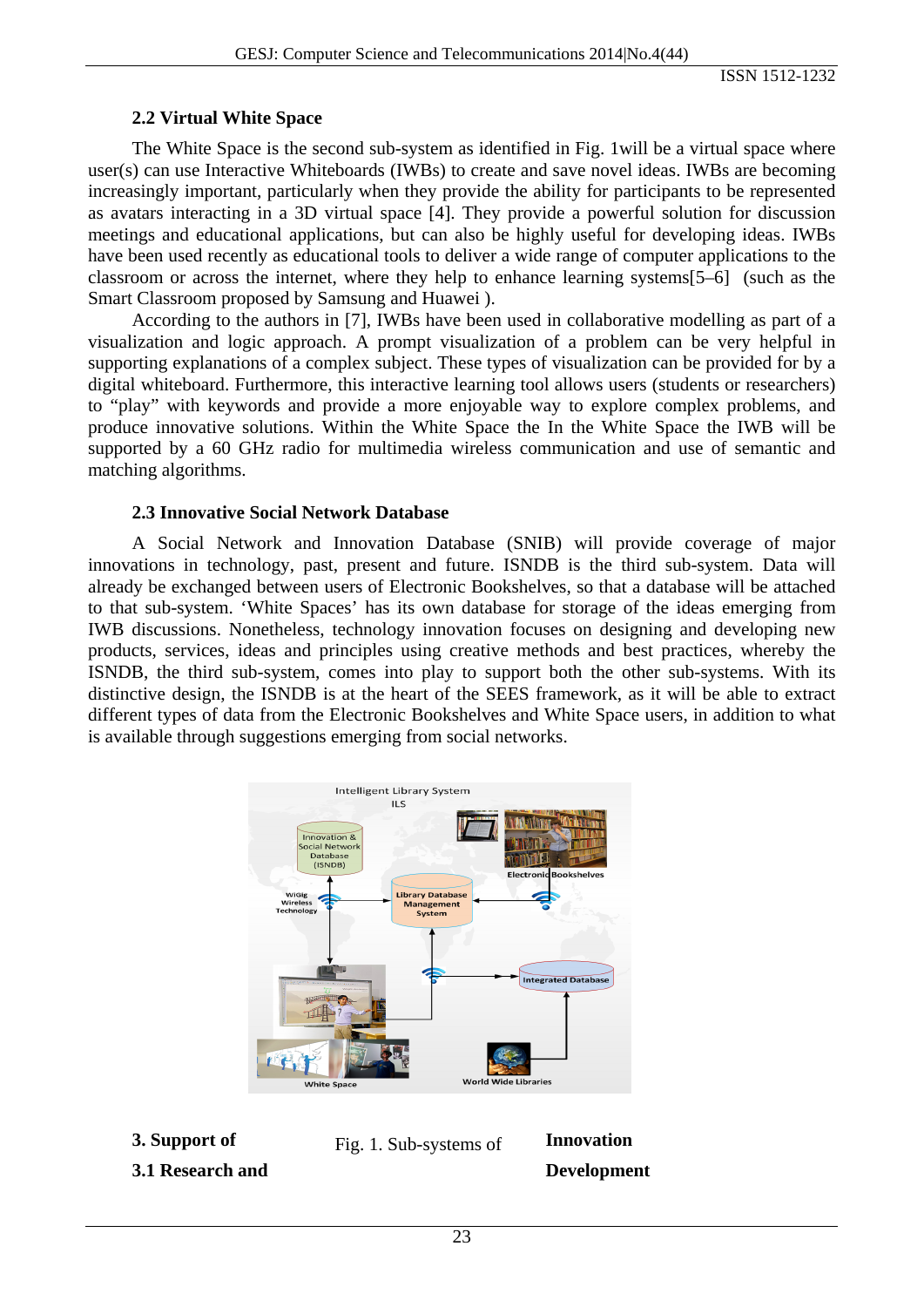Implementation of the SEES requires extensive research activity in terms of developing the virtual white space and indoor wireless technology. Research and development will focus on IWBs, wireless communication, search algorithms and databases for end-user development and implementation.

The SEES framework goes far beyond the traditional facilities usually provided by a library in which individuals work in isolation and find it difficult to work on a project as part of a team. Teaching can become project-led, which shadows the way commercial companies undertake a task. For example, it follows the practice of technologically-oriented universities such as Eindhoven University in the Netherlands, which is sponsored by Philips Electronics.

#### **3.2 Adaptive Information Retrieval**

Adaptive information retrieval [8] covers areas such as search, browsing and navigation over document collections ranging from enterprise search applications to digital libraries. The fundamental idea is to turn unstructured or partially structured data into usable knowledge structures. A range of adaptive algorithms are possible, some of them biologically inspired, that make use of knowledge extracted from documents, from log data, and from click-through information.

What makes a digital library context particularly appealing is the fact that one has access to a range of different input sources. First of all these are structured records that represent metadata, which comes with every single publication (author, title, keywords, UDC classification etc). Then one has access to the full text in a library where most books are available in electronic form. In the first instance, this can be made available using open source software, such as Apache Solar [9], to make this easily information accessible and searchable using keyword search or a faceted search.

In addition, one can also make use of all additional usage data that can be recorded [10] such as information about what people borrow, what they search for (as recorded in the search logs or in the White Space discussions). This will allow additional structures to be imposed on the document collection that allows somebody, for example, to link closely related books. It will also allow the library content to become searchable in a user-oriented fashion, i.e. based on what the users of the library actually do rather than. An application of that would be to make book recommendations similar to the way a company such as Amazon already does. A further advantage of such an approach is that the database can learn relations over time but also forget links as they become out of date.

#### **3.3 Indoor Wireless Technology**

Wireless transmission systems allow flexibility in communication and networking between different ILS applications and end users. Under the pressure of a highly competitive open market the number of mobile applications is increasing, targeted at specific areas, providing more flexible services, improved multimedia interfaces, and enhancing data management. Furthermore, some applications can utilize several different wireless technologies simultaneously. The selection of the appropriate wireless technology depends on the number of the users, the types of application, data quantities, and the use of streaming. Streaming within ILS implies that real-time access is needed but requires error resilience and/or forward error correction in a hostile wireless environment to reduce retransmissions.

The ILS framework intends to exploit 60 GHz wireless technology [2], which is highly directional but supports sufficient bandwidth even for transfer of uncompressed high definition video. For example, standardization efforts are underway as IEEE 802.11ad, as well as a number of other initiatives [1], though the implementation of a tri-band (2.4, 5, and 60 GHz) commercial system may be several years into the future. The framework also intends, in its Electronic Shelves component, to use near-field communication (NFC), based on recent smart-phone NFC interfaces. There is additional interest in exploiting Ultra-Wideband (UWB)-based communication with RFIDs, as UWB is short-range but is not noise-limited (as is NFC). RFIDs are more familiar when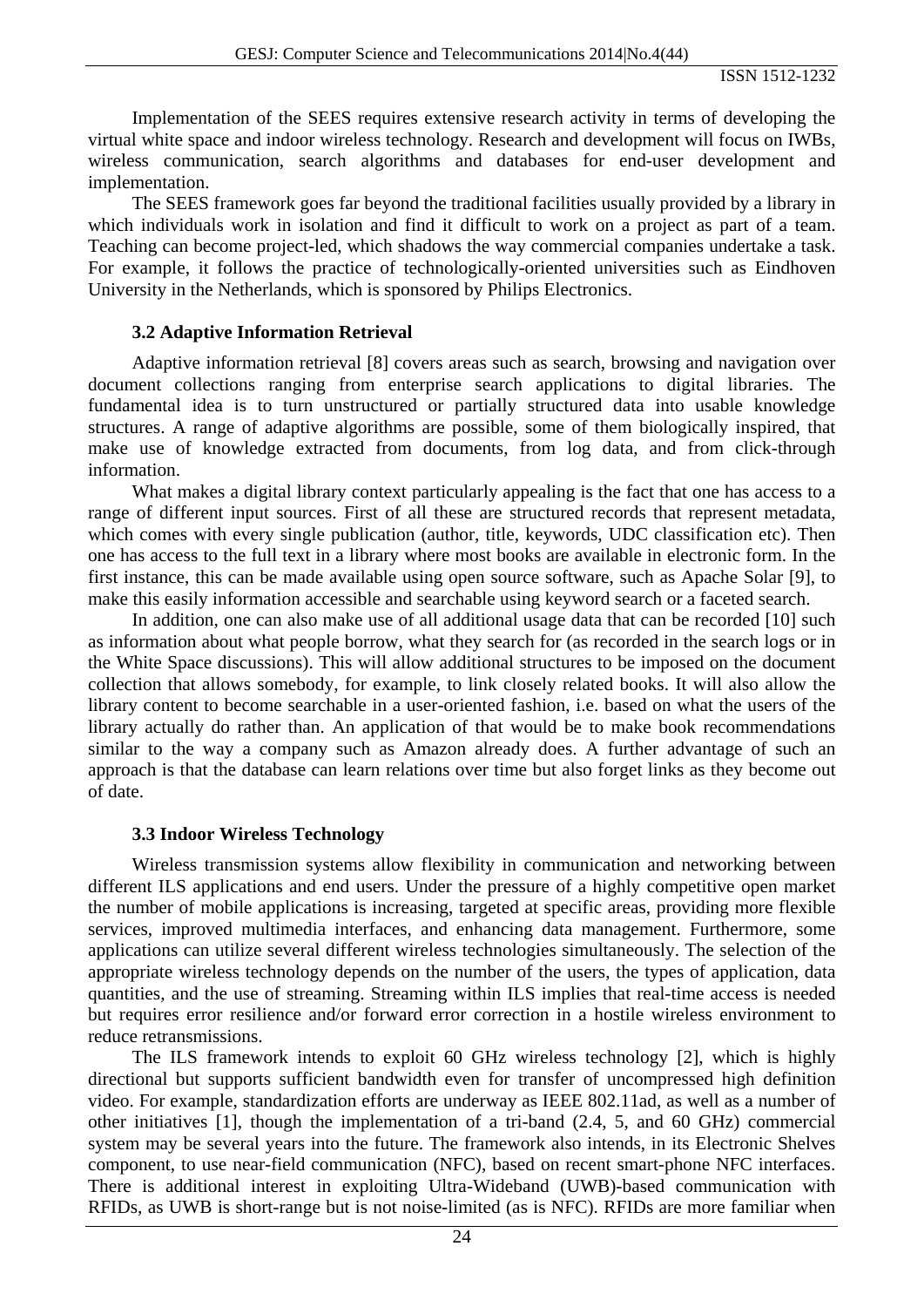employed as merchandising tags but can also be used within library books as a way of identifying which books are being browsed. For example, a user can gain information about a book by using NFC to the RFID to extract the book's id and hence use the id to connect to online information. Connecting high-bandwidth wireless systems may also lead to the use of an optical network [11], as copper-based networks do not have sufficient bandwidth.

The introduction of such systems will stimulate: the development of traffic modelling within the ILS system, autonomic management systems (requiring computational intelligence) for the library, assessment of quality-of-experience and quality-of-service of its users, and novel applications of wireless-based multimedia, all of which can lead to original research. Furthermore, experience with these advanced wireless systems can lead to technological spin-offs, which in turn act as an engine of growth.

#### **4. Conclusion**

SEES represents a way forward in the application of IT and e-Learning to the traditional library. The proposed framework can be cloned with all its elements (as an integrated system) or just the selected subsystem can be replicated in another institution. The Electronic Bookshelves will enable an improved learning experience for students. The Virtual White Space is an efficient tool for the development of novel research ideas. What is quite different about the ILS system is unique blend of software search techniques with the innovatory technology. Moreover, the approach of ILS is not one of individual students working in isolation but collaborative work based around projects. To this end the various sub-components set up the infrastructure to allow that to happen. White Spaces and Social Networks are both enablers for collaboration. The integrated databases, though organized in a structured way, will access as a large logging device for the investigations that take place. The concept is in accord with the current generation's constant use of pervasive electronic media, which is so different from previous generations. To make libraries relevant for the upcoming generation a radical framework of the type outlined is necessary. Future work will refine the planning of the framework to bring its vision closer to fruition.

#### References

- 1. D.L. Rogers "A paradigm shift: Technology Integration for Higher Education in the New Millennium". Educational Technology Review, pp 19-33, 2000. www.editlib.org/p/8058/article\_8058.pdf
- 2. M. Fleury and S. S. Al-Majeed, "Streaming uncompressed HD over WiFi channels", in *Proc. of Int'l Broadcasting Conf. (IBC)*, Amsterdam, Netherlands, 2012.
- 3. R.C. Daniels and R.W. Heath jr., "60 GHz wireless communications: Emerging requirements and design recommendations," *IEEE Vehicular Technology*, vol. 2, no. 3, pp. 41-50, 2007.
- 4. K. Finkenzeller, *RFID Handbook: Fundamentals and Applications in Contactless Smart Cards and Identification*, 3rd ed., Wiley & Sons, Chichester, UK, 2010.
- 5. W. H. Leung and T. Chen, "A multi-user 3-D virtual environment with interactive collaboration and shared whiteboard technologies," *J. of Multimedia Tools and Applications*, vol. 20, pp. 7-23, 2003.
- 6. C. Sanphan and S. Suksakulchai "Interactive virtual whiteboard for collaboration learning," *EDU-COM Int'l Conf.,* 2006, pp 100-104.
- 7. Y. Shi, Z. Yang, H.H. Yang, and S. Liu, "Study on the research hotspots of interactive whiteboards in education," in *Proc. of the 4th Int'l Conf. on Internet Multimedia Computing and Service*, 2012, pp. 209-2012.